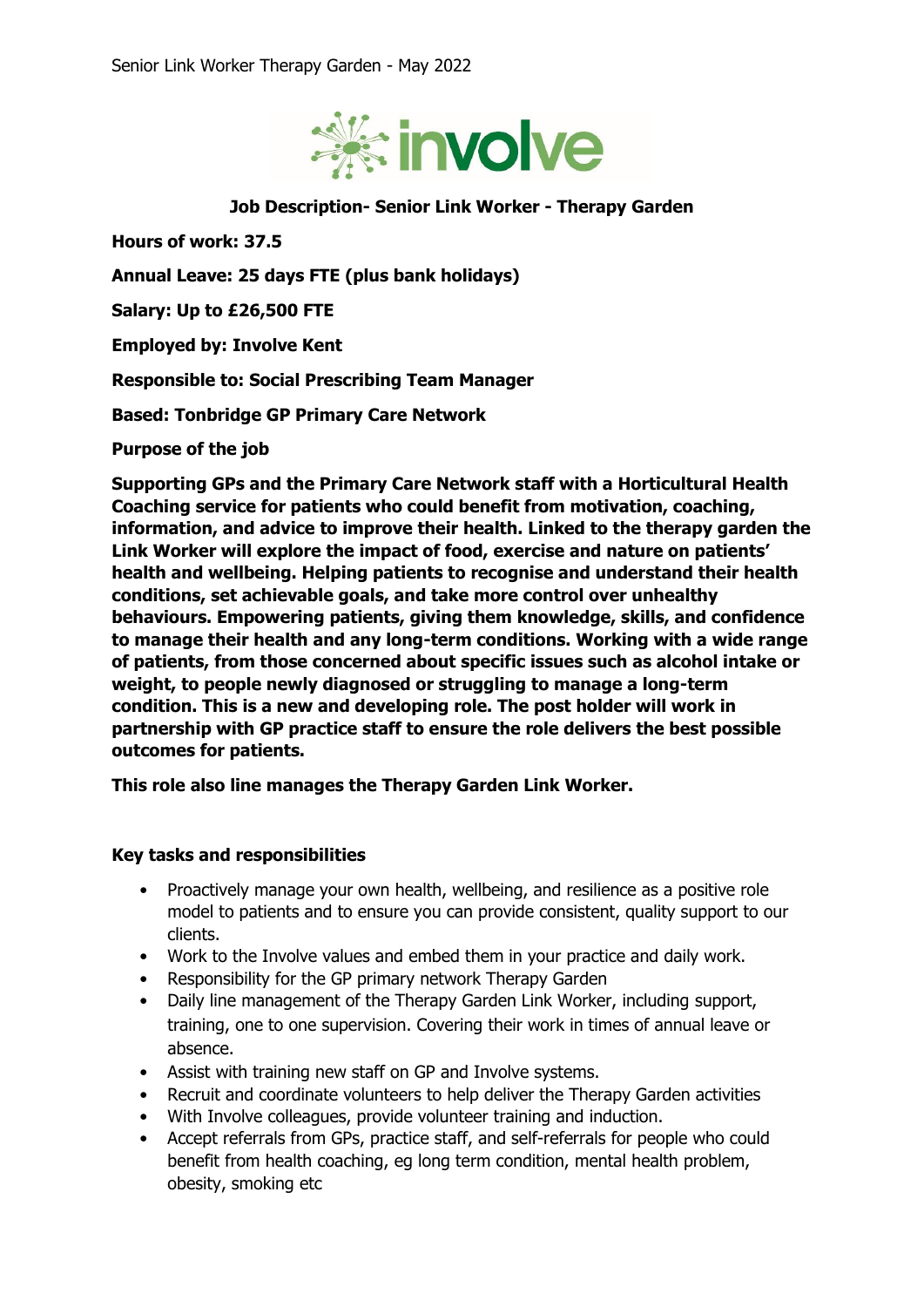- Organise and manage daily holistic activities within the therapy garden to support patients with growing food, exploring nature, diet, and exercise to improve their health outcomes.
- Work alongside patients in the therapy garden building their confidence and supporting them to improve their health and wellbeing
- Work with patients on horticultural projects to improve health through nature and growing food to explore health through food in addition to exercise.
- Taking a holistic approach coach and motivate patients through multiple sessions face to face and virtual to identify their needs, set goals, and support them to implement and achieve their personalised mental health and wellbeing objectives, for example, addressing stress, reducing anxiety, relieving depression.
- Provide patients with advice, guidance, and a management plan, personalised to their individual needs. It could include healthy eating, getting active, sleep hygiene, new activities, volunteering and active citizenship, employment, learning, social activities, and addressing difficulties such as debt or housing.
- Manage and prioritise a caseload of people needing ongoing support, including establishing and attaining goals that are important to the patient, and providing interventions to meet them, maintain regular contact.
- Ensure all interventions and coaching are designed to empower patients to be active participants in their own healthcare, empower them to manage their own health and wellbeing, building resilience, improving their confidence and self-esteem.
- Help initiate people into supportive social networks to create a sustainable, lifelong plan to manage their own health and wellbeing.
- Work with the broader PCN to maximise the support available to patients, including the social prescribing team to connect patients to community-based activities which support them to take increased control of their health and wellbeing, and working with clinical colleagues to provide enhanced support to patients being supported through, identifying those who would benefit the most from health coaching.
- Work across the practices within the primary care network, including a combination of in person, remote, telephone and video consultation.
- Update patient notes with all contact, communication, support plans and outcome reviews to ensure GPs and clinicians are fully updated with progress
- Provide personalised coaching to patients with health conditions which supports them to identify and meet their individual lifestyle, health and wellbeing goals, following NHSE Health Coaching best practice and maximising tools such as Six Ways to Wellbeing
- Deliver and facilitate group and peer sessions, including sessions focussed on specific issues/ challenges to develop connections and resilience
- Ensure a 'Trauma Informed' approach, accessing appropriate training to do this, recognising entrenched issues may be at the root of health harming behaviours
- Build trust and respect with the person, providing non-judgemental and nondiscriminatory support, respecting diversity, and lifestyle choices. Work from a strength-based approach focusing on a person's assets.
- Increase patient motivation to self-manage and adopt healthy behaviours
- Be a friendly, professional and engaging source of information about gardening, health, wellbeing and prevention approaches.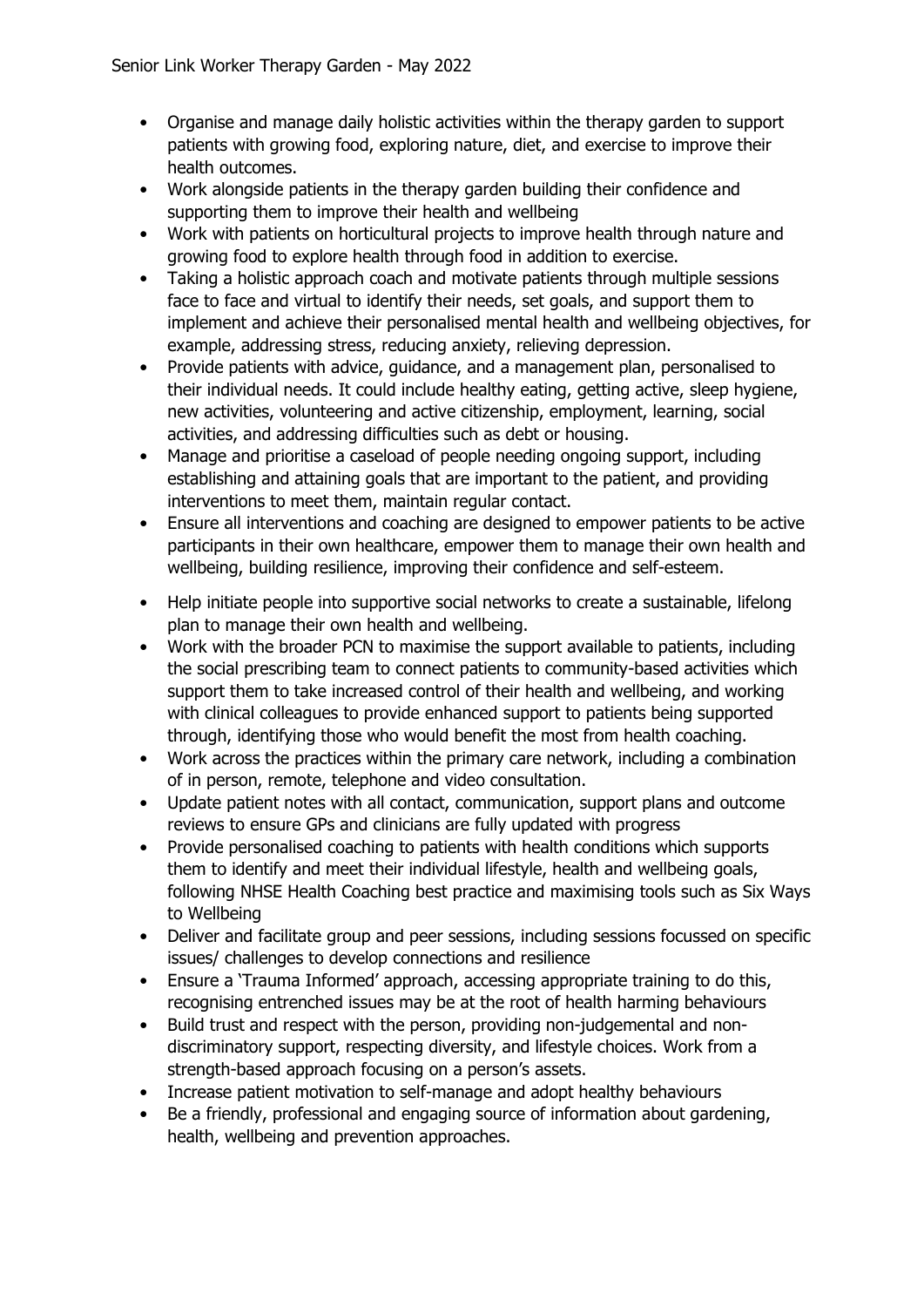- Motivate and support patients to access appropriate specialist and clinical services to improve health, such as smoking cessation, One You, Weight Management, drug and alcohol service, IAPTS.
- Support patients in shared decision-making conversations where appropriate.
- Work with the social prescribing link workers and other colleagues to ensure that individuals can access support to address wider social needs that can impact on their health and wellbeing, such as such as debt, poor housing, being unemployed, loneliness and caring responsibilities.
- Working as part of a multi-disciplinary team promote health and wellbeing coaching, its role in self-management, addressing health inequalities and the wider determinants of health.
- Build positive relationships with all staff in GP primary care network, attending relevant meetings, giving information and feedback on the service
- Work with GPs and practice managers to produce patient lists if appropriate (eg patients over 45 with diabetes) and proactively contact people, offering the service in a positive, stigma-free way, encouraging engagement and take up.
- Develop and maintain effective relationships with the VCSE / mental health sector ensuring that patients can easily move between services and community resources to access additional support.
- Work in partnership with all local agencies to raise awareness of health and wellbeing coaching, and how partnership working can reduce pressure on statutory services, improve health access and outcomes and enable a holistic approach to care.
- Seek regular feedback about the quality of service and impact of the service from patients and the GP primary care network
- Be proactive in encouraging equality and inclusion, through self-referrals and connecting with all diverse local communities, particularly those communities that statutory agencies may find hard to reach.
- Ensure accurate data is captured and recorded on GP systems (Emis/ Vision) and Involve case management system (Charity Log) following every contact/ intervention.
- Work sensitively with people, their families and carers to capture key outcome information, enabling tracking of the impact of health coaching on their health and wellbeing, including the measures required within the PCN Contract (e.g. ONS4)
- Support referral agencies to provide appropriate information about the person they are referring. Provide appropriate feedback to referral agencies about the people they referred.
- Work closely with GP practices within the PCN to ensure that the relevant codes are captured and inputted into clinical systems, (as outlined in the Network Contract DES), adhering to data protection legislation and data sharing agreements.
- Work with your line manager to undertake continual personal and professional development, taking an active part in reviewing and developing roles and responsibilities.
- Training requirements for the role are currently being developed by NHS England; when these are developed, undertake identified coaching and training as required by the Personalised Care institute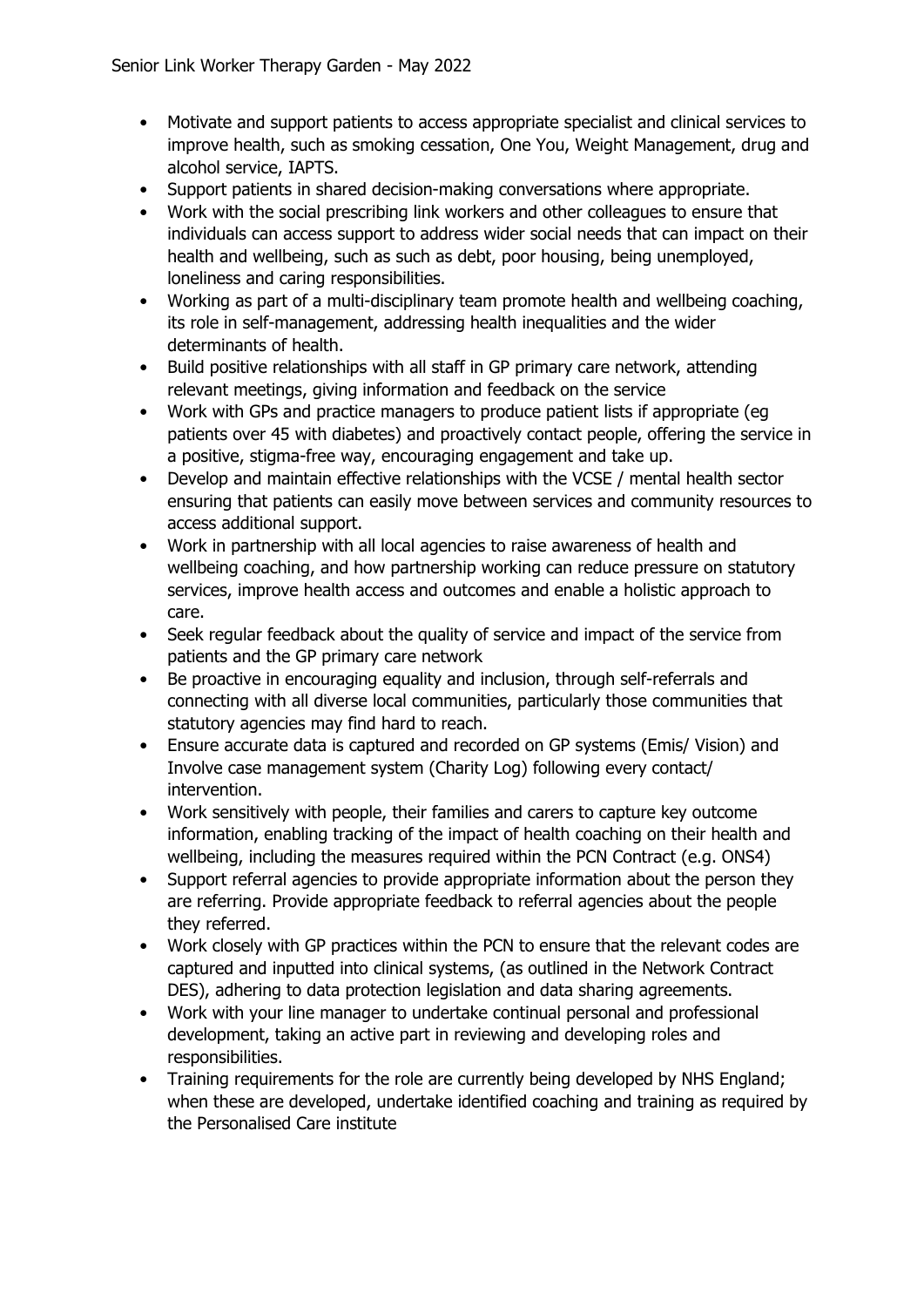- Adhere to organisational policies and procedures, including confidentiality, safeguarding, lone working, information governance, equality, diversity and inclusion training and health and safety, for both Involve and the PCN.
- To work within the Clinical Governance Framework of the practice, incorporating Risk Management and all other quality initiatives.
- To maintain confidentiality of information relating to patients, clients, staff and other users of the services in accordance with the Data Protection Act 1998 and Caldicott Guardian. Any breach of confidentiality may render an individual liable for dismissal and/or prosecution.
- To work across the PCN sites as required.
- To work flexibly to accommodate evening/weekend meetings as required.
- Any other tasks and responsibilities that may be identified as necessary as the service evolves and develops.

| <b>Person Specification</b>                                                                                            | <b>Essential</b> | <b>Desirable</b> |
|------------------------------------------------------------------------------------------------------------------------|------------------|------------------|
| Experience of horticulture, being able to share their skills to support food                                           | x                |                  |
| growing and nutrition and nature interventions.                                                                        |                  |                  |
| Experience organising and facilitating wellbeing groups eg peer support                                                | X                |                  |
| sessions                                                                                                               |                  |                  |
| 2 years Health Coaching experience                                                                                     |                  | X                |
| Health Coaching qualification                                                                                          |                  | X                |
| Experience of working with people with life challenges, mental health/social<br>issues and in deprived communities     | X                |                  |
| <b>Experience supporting staff</b>                                                                                     | X                |                  |
| Experience of managing and coordinating volunteers                                                                     | X                |                  |
| Experience in collecting and collating data, understanding of importance of<br>confidentiality, accuracy and reporting | X                |                  |